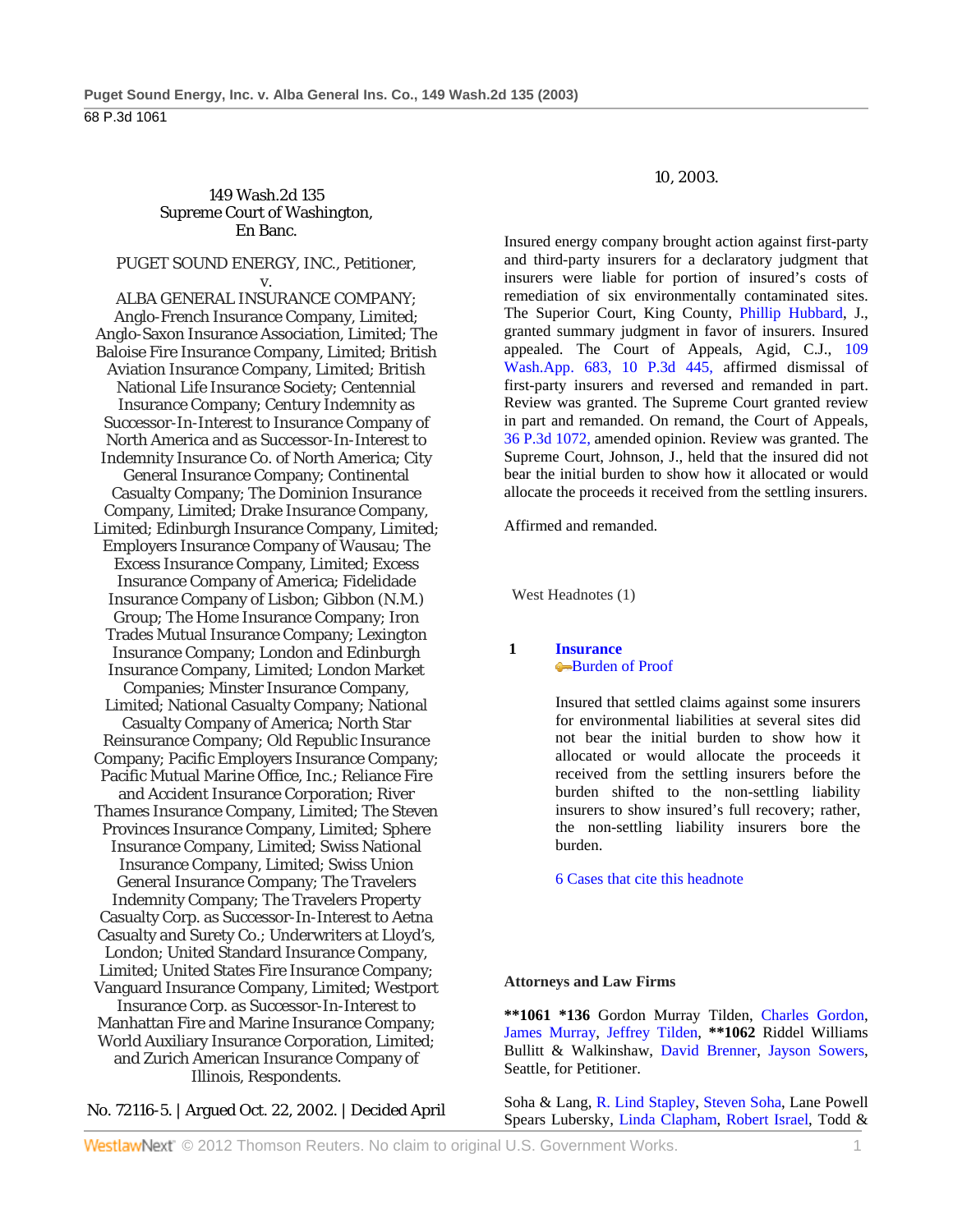Wakefield, Scott Wakefield, Cozen & O'Connor, Curt Feig, Wilson Smith Cochran & Dickerson, David Jacobi, Mikkelborg Broz Wells & Fryer, John Lenker, Davis Wright Tremaine, Thomas James, Donald Knuze, Peery Hiscock Pierson Kingman & Peabody, Michael Ricketts, Merrick Hofstedt & Lindsey, Tyna Ek, Seattle, for Respondents.

#### **Opinion**

**\*137** JOHNSON, J.

This case involves the issue of who carries the burden of establishing the extent of an offset for payments received by an insured from settling insurers-the insured or the nonsettling insurers. Large costs associated with multiple environmental cleanup sites triggered this litigation between the insured, Puget Sound Energy, Inc. (PSE), and the nonsettling insurers (Insurers). PSE contends the Court of Appeals erroneously assigned them the initial burden of proof regarding offsets of proceeds from the other settling insurers. At issue is whether the Court of Appeals decision on remand of this case is still in conflict with our decision in *Weyerhaeuser Co. v. Commercial Union Insurance Co.,* 142 Wash.2d 654, 15 P.3d 115 (2000).1 We conclude the Court of Appeals improperly allocated an initial burden to PSE and remand to the trial court for further proceedings.

# **FACTS**

This is an environmental insurance coverage action involving the disposition of insurance settlement proceeds received by the petitioner, PSE. In November 1997, PSE filed suit against a number of first-party and third-party insurance companies seeking a declaratory judgment and money damages with respect to environmental liabilities at six sites in Washington.2 The Insurers moved for summary **\*138** judgment arguing that, in settling with other insurers, PSE had already recovered sufficient funds to cover its liabilities. In response, PSE claimed the settlement recoveries dealt with other sites not part of the present litigation. PSE also argued that it could not definitely and precisely determine what the future cost at each site would be since the future costs were essentially unknown. Ultimately, the trial court agreed with the Insurers, holding that PSE already recovered sufficient funds to satisfy its known environmental cost at the six different sites. The trial court based its ruling on four admissions made by PSE. The admissions established PSE had received nearly \$56 million from insurance

carriers, noninsurer third parties, and tax refunds concerning the sites at issue. Of the \$56 million, \$48 million had been spent on the cost of investigation, remedial and monitoring actions, insurance coverage, and litigation expenses. The remaining proceeds were the estimated future costs at the sites as of December 31, 1997.

In its first decision, the Court of Appeals affirmed the dismissal of all first-party insurers and reversed the dismissal with respect to the third-party insurers. *Puget Sound Energy, Inc. v. ALBA Gen. Ins. Co.,* 109 Wash.App. 683, 10 P.3d 445 (2000). When evaluating PSE's claim against its third-party insurers, the court noted PSE may be able to show some of the money received has been, or will be, allocated to other sites. The court held, "[if] it can do so, it may also be able to prove that it has not yet been made whole and is entitled to recover from the third-party insurers who are parties to this **\*\*1063** appeal." *Puget Sound Energy,* 109 Wash.App. at 691, 10 P.3d 445.

The court went on to discuss at length which party would have the burden of proof with respect to offsets of settlement proceeds. Relying on *Pederson's Fryer Farms, Inc. v. Transamerica Insurance Co.,* 83 Wash.App. 432, 922 P.2d 126 (1996), PSE argued that the nonsettling insurers had the burden of proving that offsets are necessary to prevent a double recovery. *Puget Sound Energy,* 109 Wash.App. at 691-92, 10 P.3d 445. The Insurers, citing *Litho Color, Inc. v. Pacific* **\*139** *Employers Insurance Co.,* 98 Wash.App. 286, 991 P.2d 638 (1999), argued they were entitled to a complete offset of settlement proceeds unless PSE provided them with the specific amount of proceeds it had allocated, or would allocate, to each individual site. *Puget Sound Energy,* 109 Wash.App. at 693, 10 P.3d 445. Finding both arguments "draconian," the court concluded:

> having survived summary judgment by producing evidence that the settlement proceeds it has received may not be allocable solely to the sites at issue in this appeal, [PSE] must demonstrate how it intends to or has allocated the funds it has received from the settling insurers.

*Puget Sound Energy,* 109 Wash.App. at 695, 10 P.3d 445. The court further stated when PSE shows the allocation, "[a]t that point, the burden shifts to the insurers to prove that PSE has received adequate compensation." *Puget Sound Energy,* 109 Wash.App. at 695, 10 P.3d 445.

PSE sought review of the Court of Appeals ruling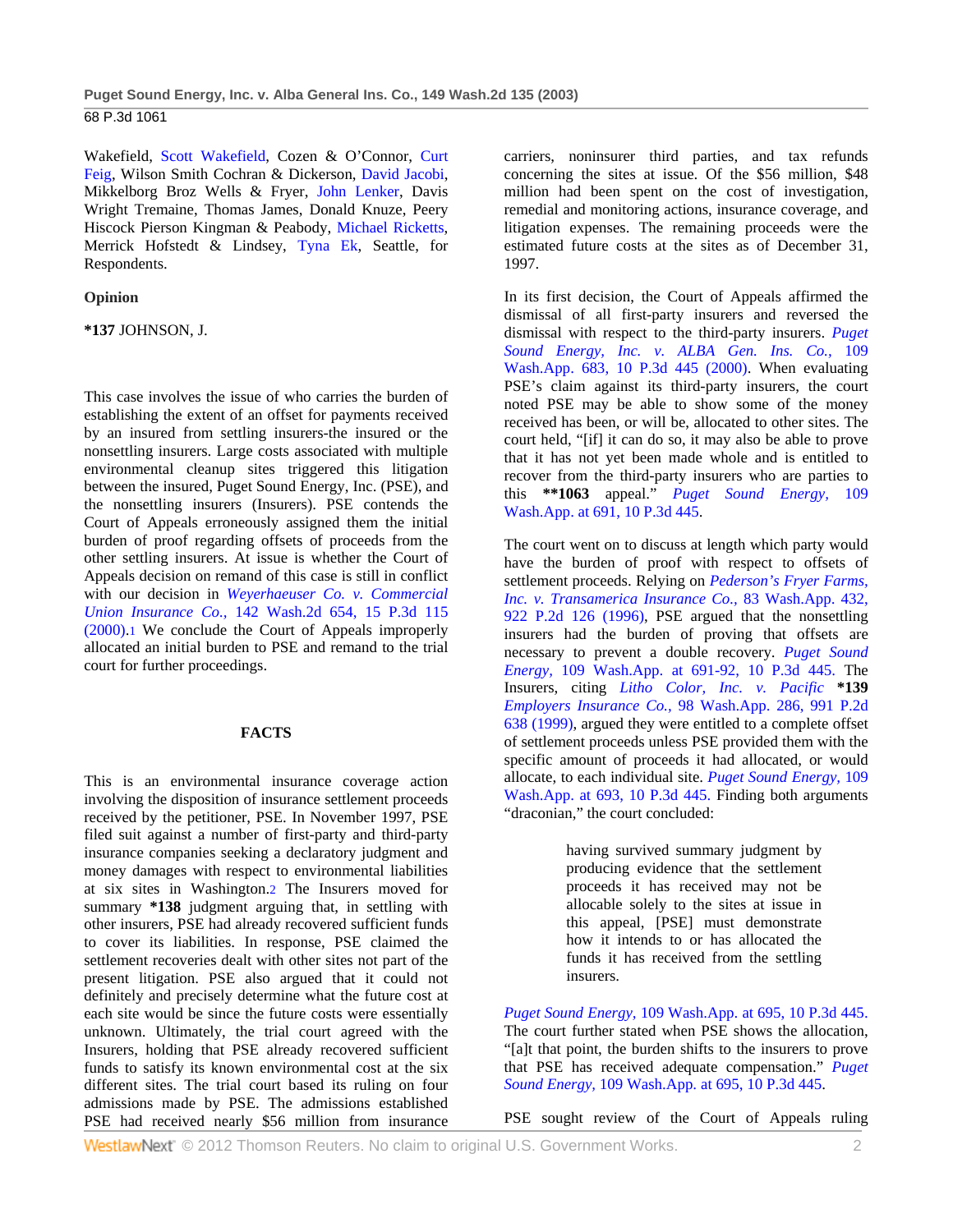challenging both the burden of proof and the affirmance of the dismissal of the first-party insurers. Before review was considered, this court released its opinion in *Weyerhaeuser Co. v. Commercial Union Insurance Co.,* 142 Wash.2d 654, 15 P.3d 115. Soon after, PSE filed a motion for accelerated review, claiming the Court of Appeals holding on the burden of proof directly conflicted with *Weyerhaeuser.* At that time, PSE stated that if this court were to grant the motion, it would drop its challenge to the dismissal of the first-party insurers. This court at 143 Wash.2d 1008, 21 P.3d 281 (2001), granted review solely on the issue of settlement offsets and remanded to the Court of Appeals for reconsideration in light of *Weyerhaeuser.* On remand, the Court of Appeals added a single sentence to its original opinion: "As the Supreme Court held in *Weyerhaeuser Co. v. Commercial Union Insurance Co.,* the ultimate burden of establishing that PSE will receive a double recovery is on the insurers." *Puget Sound Energy,* 109 Wash.App. at 695, 10 P.3d 445 (citation omitted). The Court of Appeals did not reverse its position, but held PSE must first show how it has, or will, allocate **\*140** the proceeds it received from the settling insurers; only then would the burden shift to the insurers to show PSE has fully recovered. *Puget Sound Energy,* 109 Wash.App. at 695, 10 P.3d 445. We granted review of this decision at 146 Wash.2d 1016, 51 P.3d 86 (2002).

# **ANALYSIS**

The sole issue before this court is whether the Court of Appeals holding is consistent with *Weyerhaeuser* regarding who has the burden of proof.3 In *Weyerhaeuser,* the insured settled with all but one insurer regarding an environmental cleanup. At trial, the jury found coverage for the majority of the sites at issue, and a judgment of \$7.8 million was entered. After judgment was entered, the insurers moved to offset the judgment by the amount of previous settlement proceeds. The trial court denied the motion. This court, adopting the reasoning of the Court of Appeals in *Pederson's,* held the insurer failed to prove a double recovery. Given the form of the release and the number of claims and parties, we explained it was impossible " 'for the court to say affirmatively that Commercial Union has demonstrated that Weyerhaeuser has been made whole.' " *Weyerhaeuser,* 142 Wash.2d at 671-72, 15 P.3d 115 (quoting trial court's oral ruling). In adopting **\*\*1064** this approach we observed, "the insurers that chose to settle in this case received far more than a simple release of liability at specific sites" but "also purchased certainty by avoiding the risks of an adverse trial outcome-not to mention forgoing the expenses

associated with a lengthy trial and appeal." *Weyerhaeuser,* 142 Wash.2d at 673, 15 P.3d 115. The settling insurers " 'paid Weyerhaeuser for a release from an unquantifiable basket of risks and considerations,' "; therefore, the court could not "say the settlements simply constituted payment for [the] cleanup costs." *Weyerhaeuser,* 142 Wash.2d at 673, 15 P.3d 115 (quoting Br. of Resp't).

**\*141** Here, as in *Weyerhaeuser* and *Pederson's,* the settling insurers did more than just settle a claim with PSE. They obtained a release, a release from any number of risks and expenses associated with, among other things, the trial and appeal process. As the court in *Weyerhaeuser* noted, "we cannot say the settlements simply constituted payment for Weyerhaeuser's cleanup costs." *Weyerhaeuser,* 142 Wash.2d at 673, 15 P.3d 115. "Were we to hold the *insured* bears the burden of proving it has not received a double recovery, such a rule would encourage litigation and reward the nonsettling insurer for refusing to settle." *Weyerhaeuser,* 142 Wash.2d at 674, 15 P.3d 115. Under this reasoning, if a nonsettling insurer seeks to offset its responsibility for a claim using proceeds from such a settlement, it has the burden of establishing what part of the settlement was attributable to the claim it seeks to offset. That same principle applies here.

The Insurers would have us adopt a rule contrary to our holding in *Weyerhaeuser. Weyerhaeuser* establishes that the insurer carries the burden. The Court of Appeals rule, while placing the final burden on the insurer, adds an additional prong which places a threshold burden on the insured. This burden forces the insured, in this case PSE, to make an additional showing which contradicts and is inconsistent with the *Weyerhaeuser* (and *Pederson's* ) rule. In *Weyerhaeuser* we did not require the policyholder/insured to break down its costs among released sites or claims, or infer that Weyerhaeuser did anything other than defend against the insurer's motion. We reasoned that when an insurance company settles a claim, it receives a release that is greater than the original claim. The release is for an unquantifiable basket of risks and consideration, not simply payment for the insured's costs. If the insured were forced to disclose how every dollar was spent, there would be no incentive for any insurance company to settle claims of this magnitude. That is why the burden is placed squarely on the shoulders of the nonsettling insurers; if they wish to avoid paying on a claim, they must show the insured has been made whole.

**\*142** The Court of Appeals rule would require PSE to produce more than its known information, i.e., it is more than a burden of production. To the extent that PSE has